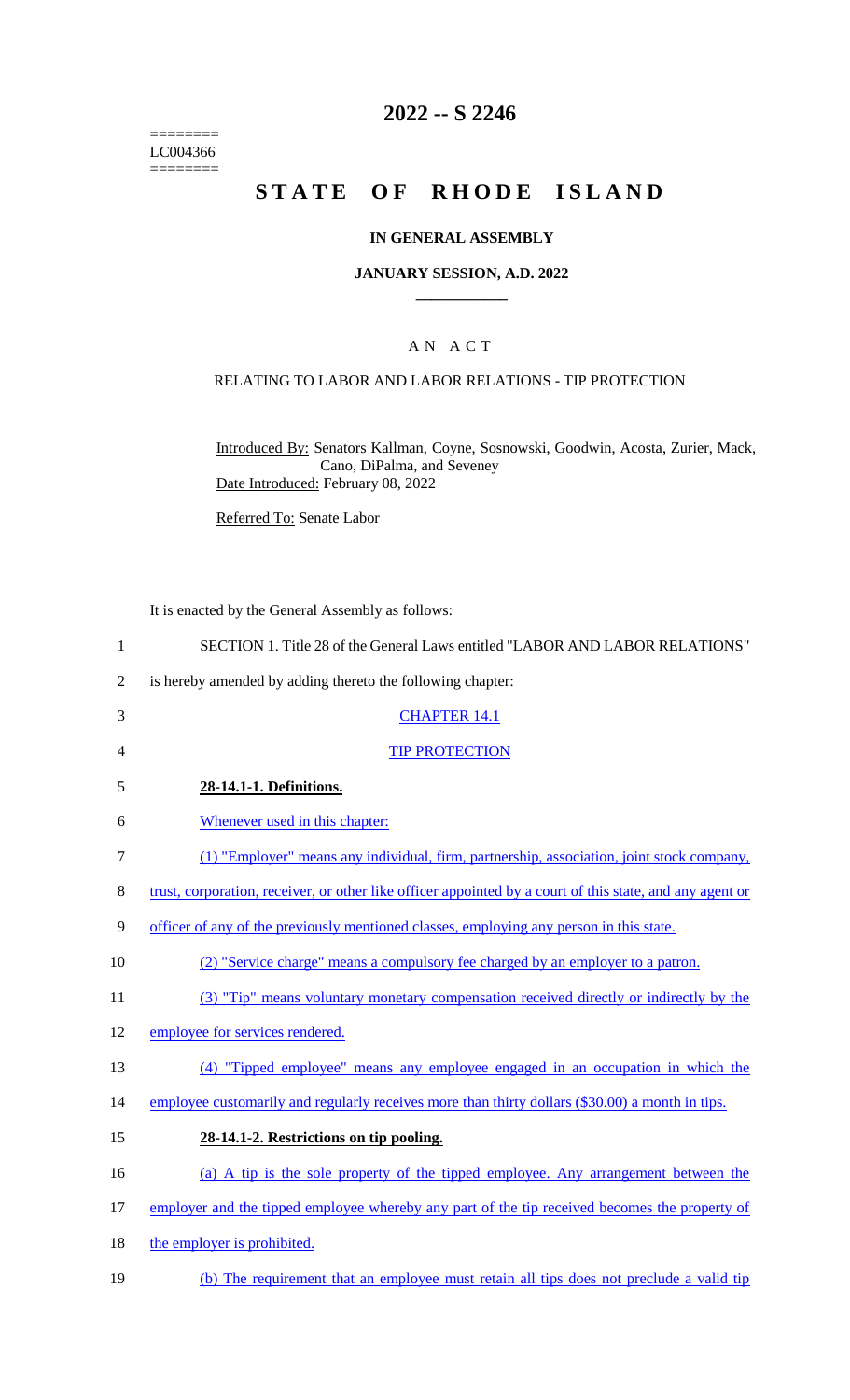- 1 pooling or sharing arrangement among employees who customarily and regularly receive tips.
- 2 (1) An employer must notify its employees of any required tip pool contribution amount,

3 may only take a tip credit for the amount of tips each employee ultimately receives, and may not

- 4 retain any of the employees' tips for any other purpose, except as provided in § 28-14.1-4.
- 5 **28-14.1-3. Service charges.**
- 6 Service charges are part of the employer's gross receipts. Sums distributed to employees 7 from service charges cannot be counted as tips received, but may be used to satisfy the employer's 8 minimum wage and overtime requirements pursuant to the provisions of §§ 28-12-4.1 and 28-12- 9 5. If an employee receives tips in addition to the compulsory service charge, those tips may be 10 considered in determining whether the employee is a tipped employee and in the application of the 11 tip credit. 12 **28-14.1-4. Credit cards.**
- 13 Where tips are charged on a credit card and the employer must pay the credit card company

14 a percentage on each sale, the employer may deduct that percentage from the employee's tips,

15 provided that the employer notifies the employee of the deduction. This charge on the tip may not

16 reduce the employee's wage below the required minimum wage. The amount due the employee

17 must be paid no later than the regular pay day and may not be held while the employer is awaiting

- 18 reimbursement from the credit card company.
- 19 SECTION 2. This act shall take effect upon passage.

======== LC004366 ========